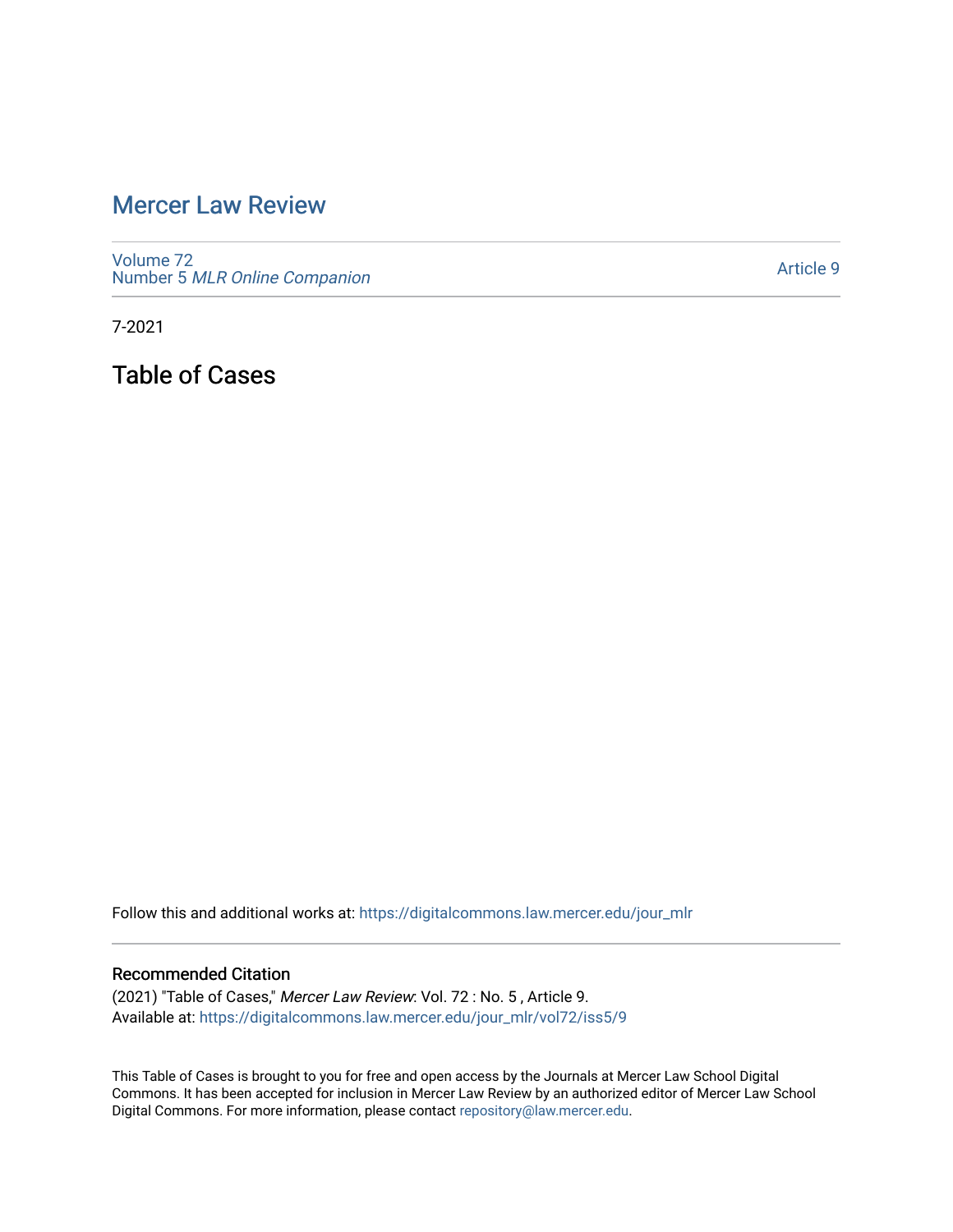## **Table of Cases**

Abranyan v. State, 1455 Aluminum Fabricating Co. v. Season-All Window Corp., 1420 Amazing Spaces, Inc. v. Metro Mini Storage, 1423 Aromatique, Inc. v. Gold Seal, Inc., 1420 Atlanta Metro Leasing, Inc. v. City of Atlanta, 1447 Bernstein v. Peters, 1407 Borinquen Biscuit Corp. v. M.V. Trading Corp., 1421 Brandon v. Anesthesia & Pain Management Associates, Ltd., 1387 Boston Taxi Owners Ass'n Inc. v. City of Boston, 1454 Cable Holdings of Battlefield, Inc. v. Lookout Cable Services, 1459 Checker Cab Philadelphia v. Philadelphia Authority, 1453 Christenbury v. Locke Lord Bissell & Liddell, LLP, 1470 City of Macon v. Alltel Commc'ns, Inc., 1456 Coates v. Akerman, Senterfitt & Eidson, P.A., 1473 Cold War Museum, Inc. v. Cold War Air Museum, Inc., 1422 Conley v. Sims & Blalock, 1407 Custom Vehicles, Inc. v. Forest River, Inc., 1425 Daughtry v. Cobb, 1469 Deal v. Coleman, 1410 Desoto Cab Company, Inc. v. Picker, 1453 DiFiore v. CSL Behring, LLC, 1391 Dixon v. Ivey, 1445 Door Sys., Inc. v. Pro-Line Door Sys., Inc., 1424 Estelle v. Gamble, 1438 Fanslow v. Chicago Manufacturing Center, Inc., 1387-88

Farmer v. Brennan, 1438 Gross v. FBL Financial Services, Inc., 1388 Hale v. Chatham, 1409 Helling v. McKinney, 1436 Hill, Kertscher & Wharton v. Moody, 1465 Illinois Transportation Trade Association v. City of Chicago, 1452 Johnston Bros. & Co. v. McConnell, 1407 Liquid Controls Corp. v. Liquid Control Corp., 1423 Lovely Skin, Inc. v. Ishtar Skin Care Prods., LLC, 1422 Macon Ambulance Service, Inc. v. Snow Properties, 1458 Management Search, Inc. v. Kinard, 1408 Maxwell v. Tucker, 1409 McCutcheon v. Wozencraft, 1457 McKenzie v. Bellsouth Telecommunications, Inc., 1386 McLamb v. Phillips, 1406 Murray v. Williams, 1409 Nesbitt v. Candler Cnty. 1379 Pappas v. Holloway, 1472 Paulsen St. Investors v. Ebco Gen. Agencies, 1404 Royal Palm Props., LLC v. Pink Palm Props., LLC, 1416 Rutgard v. Haynes, 1473 Singletary v. Howard University, 1386 Swain v. Junior, 1431 Taliaferro v. Moffett, 1404-05 Toole v. Wiregrass Development Co., 1405 United States ex rel. King v. Solvay Pharms., Inc., 1390 United States ex rel. Schweizer v. Oce N.V., 1386

1479